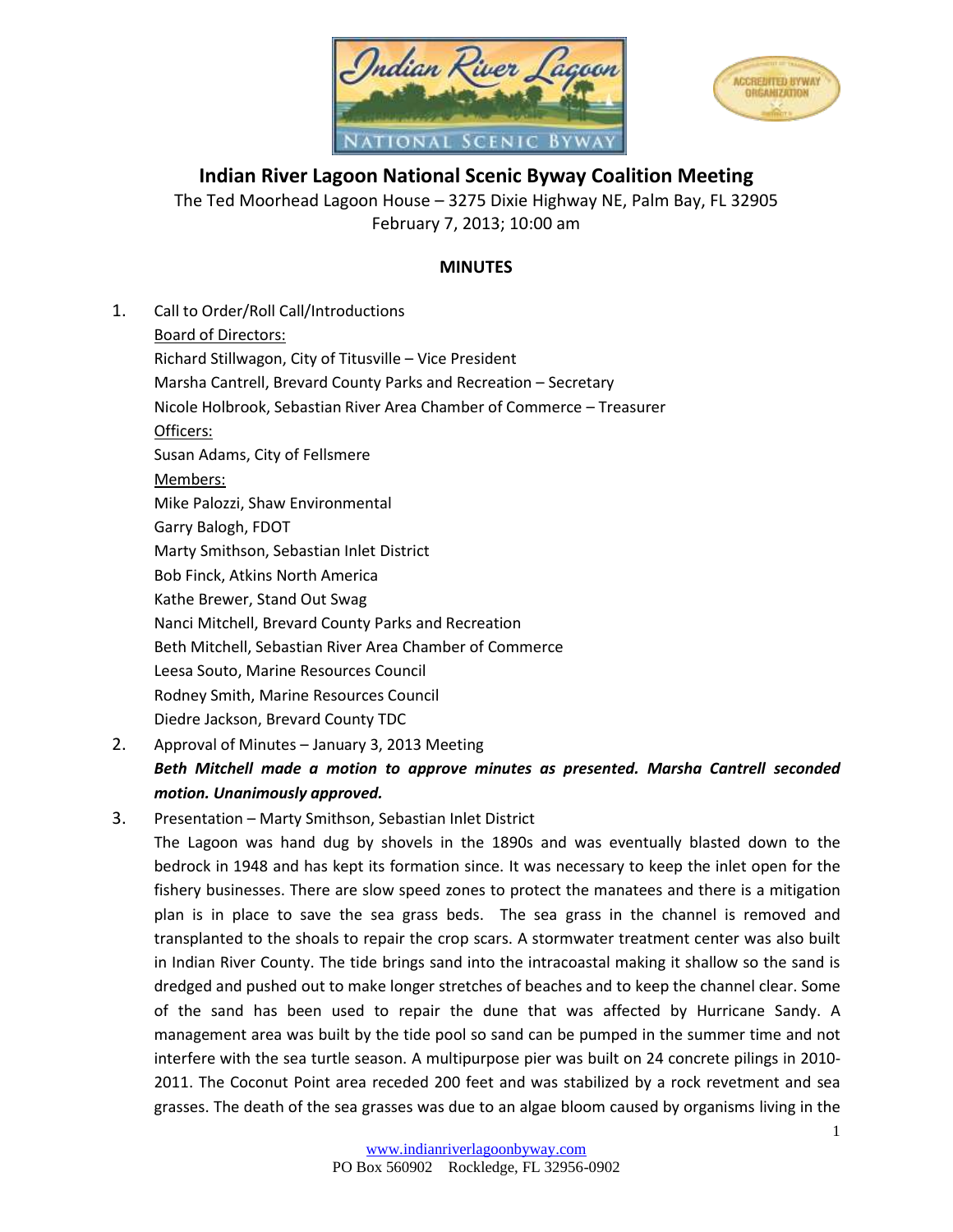

water. After the algae bloom, the Brown Tide came through and caused more damage. Some upcoming projects include an inlet management plan, dune restoration, and to expand the sand trap. There is a study being done regarding the economic impact of fishing in the lagoon; it was \$400M per year within a 7 county area. The Indian River Lagoon Program is doing an economical study which should be complete in 6-8 months. There is a boating survey on Sebastianinletdistrict.com which can be completed anonymously and a marine business survey will be released soon. There is also a link to a web cam that has information on weather, water temperature, and the daily fishing report. There are over a million website hits a month.

- 4. Committee Reports
	- A. Sustainability Committee Marsha Cantrell Teleconference Wed 1/30 @ 2pm
		- 2012 Non-profit Annual Report The annual report was distributed at the last meeting and several comments have been received. Discussed In-Kind support. The definition is typically something of cost/value that has been provided for free. The consensus was to list 4 categories; Donors, In-Kind, Coalition Members, and Coalition Supporters. The next step is to figure out who goes in which category. This will be finalized at the next sustainability committee meeting and brought back to the Coalition. It was suggested to put the finalized Annual Plan on the website.
		- Donor Plan The major projects are recommended to be kiosks and a cell phone application. Discussed the issue of right-of-way needed for the kiosks and the Coalition not owning the land. The Florida Black Bear Byway partners and works with local businesses by installing the kiosks on their lands. Garry advised he has money in the website budget for the cell phone application so we should focus on the specifics of the kiosk projects.

## *Beth Mitchell made a motion to make the cell phone application tour and kiosks the main priority of projects. Susan Adams seconded motion. Unanimously approved.*

- CME Member Recruitment Plan The goal is to increase membership and discover what works and what does not. Leesa suggested having a combined fundraising/networking event at the Lagoon House to show off the space and motivate those who come to become donors or members. She would like to do 2 per year and would like to have a reopening of the Lagoon House to show off what has been accomplished. Discussed the possibility of forming a new sub-committee to plan these projects with MRC.
- Website Committee Nicole Holbrook There were 602 visits and 91% were new visits. Received a quote from Transystems to change the website from .net to WordPress which is more user friendly and we can add and change content. The quote did not include adding additional pages, but will make sure there is enough money in the budget to include this. Garry approved and we can move forward with this project.
- On-line store Next month Kathe will put together a dummy online store to present.
- B. FDOT Scenic Byway Coordinator Garry Balogh April 5 is Scenic Highway Day at the Florida Georgia line. All scenic highways are allowed to set up a table with their information. TranSystems will be there handing out materials and it would be great for someone from our